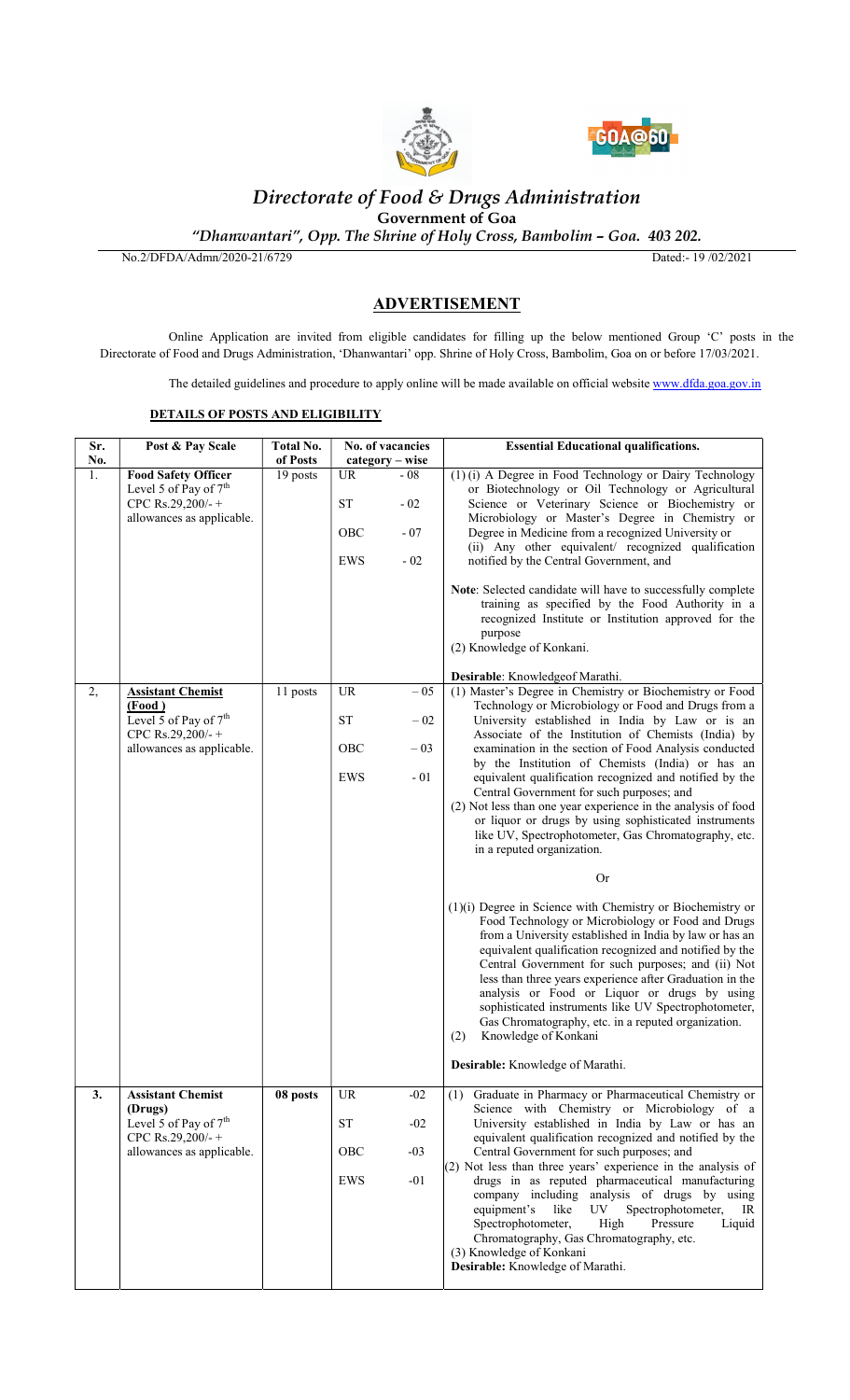| 4. | Pharmacist<br>Level 5 of Pay of 7 <sup>th</sup><br>CPC Rs.29,200/-+<br>allowances as applicable.                 | 07 posts | <b>UR</b><br>$-02$<br><b>ST</b><br>$-01$<br><b>OBC</b><br>$-03$<br>$-01$<br>EWS                                           | Diploma in Pharmacy from Board of Technical<br>(1)<br>Education or Degree in Pharmacy from<br>recognized University.<br>(2) Should be registered with the State Council of<br>Pharmacy<br>(3) Knowledge of konkani.                                                                                                                                                                                                                |
|----|------------------------------------------------------------------------------------------------------------------|----------|---------------------------------------------------------------------------------------------------------------------------|------------------------------------------------------------------------------------------------------------------------------------------------------------------------------------------------------------------------------------------------------------------------------------------------------------------------------------------------------------------------------------------------------------------------------------|
|    |                                                                                                                  |          |                                                                                                                           | Desirable:-<br>Not less than three years experience as registered<br>(i)<br>Pharmacist.<br>Knowledge of Marathi.<br>(ii)                                                                                                                                                                                                                                                                                                           |
| 5. | <b>Laboratory Assistant</b><br>Level 4 of Pay of $7th$<br>CPC Rs.25,500/-+<br>allowances as applicable.          | 04 posts | <b>UR</b><br>$-02$<br>OBC<br>$-02$                                                                                        | Passed the Secondary School Certificate examination<br>(1)<br>with Science subject from a Recognized Board /<br>Institution.<br>Successful completion of Lab. Asstt/Lab. Technician<br>(2)<br>Course from recognized institution.<br>(3) Knowledge of Konkani<br>Desirable: Knowledge of Marathi                                                                                                                                   |
| 6. | <b>Junior Stenographer</b><br>Level 4 of Pay of 7 <sup>th</sup><br>CPC Rs.25,500/-+<br>allowances as applicable. | 01 post  | $OBC - 1$                                                                                                                 | (1) Higher Secondary School Certificate from a recognized<br>board or All India Council for Technical Education<br>approved Diploma awarded by recognized State Board<br>of Technical Education.<br>(2) Minimum 3 months certificate course computer.<br>(3) Speed of 100 words per minute in short hand and 35<br>words per minute in typing.<br>(4) Knowledge of Konkani<br>Desirable: Knowledge of Marathi                      |
| 7. | <b>Lower Division Clerk</b><br>Level 2 of Pay of $7th$<br>CPC Rs.19,900/-+<br>allowances as applicable.          | 08 posts | <b>UR</b><br>$-02$<br>OBC<br>$-03$<br>EWS<br>$-02$<br>Person with<br>Disability (Deaf<br>and hard of<br>$-01$<br>Hearing) | Possessing Higher Secondary School Certificate or<br>(1)<br>All India Council for Technical Education approved<br>Diploma awarded by recognized State Board of<br>Technical Education or equivalent qualifications from a<br>recognized Institution<br>(2) Knowledge of computer application / operations with<br>typing speed of 30 words per minutes in English.<br>(3) Knowledge of Konkani<br>Desirable: Knowledge of Marathi  |
| 8. | <b>Driver</b><br>Level 2 of Pay of 7 <sup>th</sup><br>CPC Rs.19,900/-+<br>allowances as applicable.              | 2 posts  | <b>UR</b><br>$-01$<br>OBC<br>$-01$                                                                                        | Passed the Secondary School Certificate Examination<br>(1)<br>from a recognized Board/Institution<br><b>Or</b><br>Successfully completed the course conducted by the<br>Recognized Industrial Training Institute.<br>Driving Licence for light vehicle<br>(2)<br>(3) Knowledge of Konkani<br>Desirable: Knowledge of Marathi<br>(Direct recruit will have to pass practical Driving<br>test conducted by the DSC before selection. |
| 9. | <b>Multi-Tasking Staff</b><br>Level 1 of Pay of $7th$<br>CPC Rs.18,000/-+<br>allowances as applicable.           | 05 Posts | <b>ST</b><br>$-01$<br>OBC<br>$-02$<br>EWS<br>$-01$<br>Person with<br>Disability<br>(Blindness and low<br>vision)<br>$-01$ | Passed Secondary School certificate examination<br>(1)<br>from a recognized Board / Institution<br>0r<br>Passed course conducted by Industrial Training<br>Institute or equivalent qualification, in relevant trade<br>from a recognized Board/Institution.<br>Knowledge of Konkani<br>(2)<br>Desirable: -<br>Knowledge of Marathi.<br>Multi-tasking skills such as knowledge of operating office<br>machines including computer.  |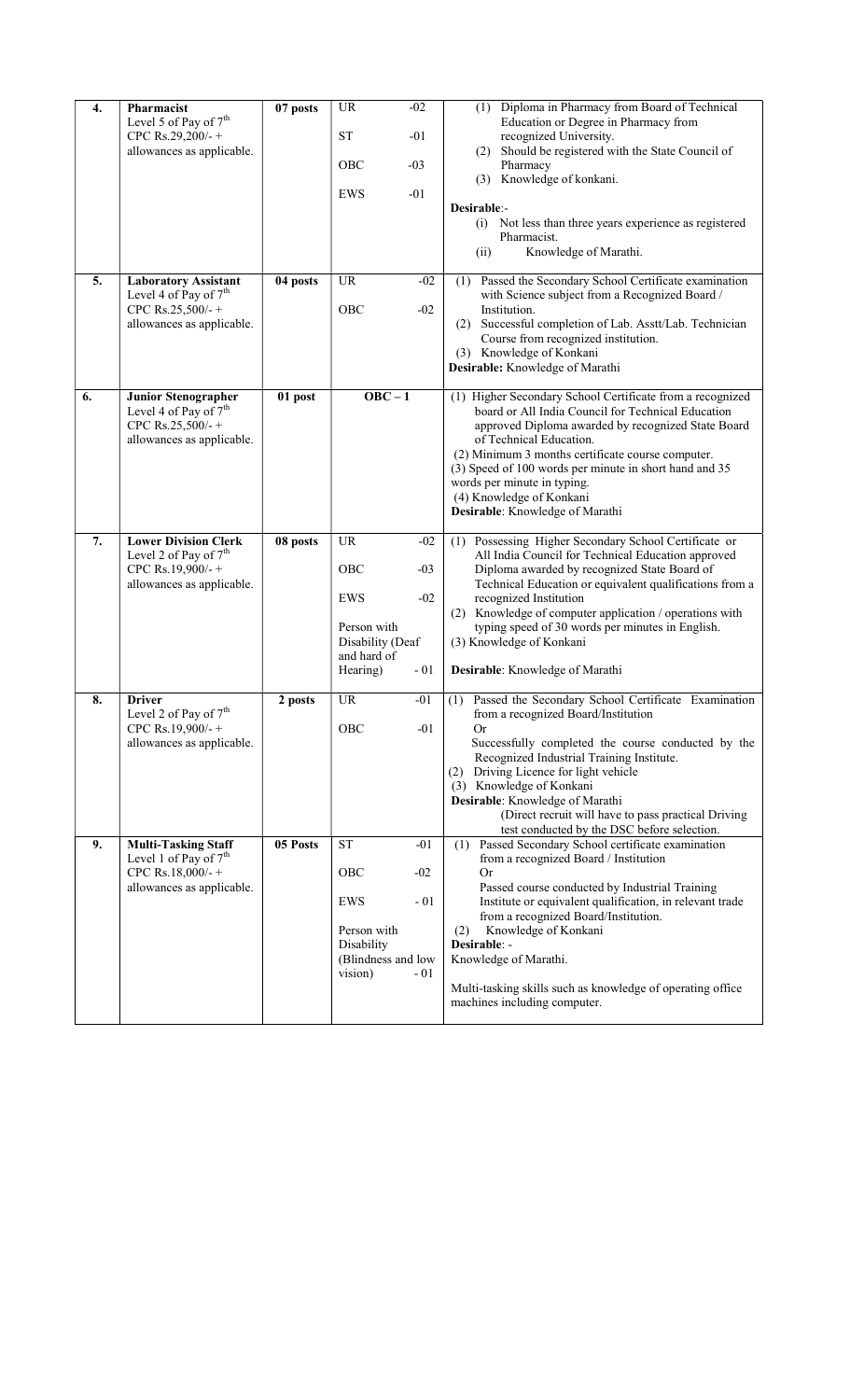

Directorate of Food & Drugs Administration Government of Goa "Dhanwantari", Opp. The Shrine of Holy Cross, Bambolim – Goa. 403 202 Phone Nos.: +91 (832) – 2459230/ 2459226 Fax No.: 0832-2459223 www.dfda.goa.gov.in



**CORRIGENDUM** 

No. No.2/DFDA/Admn/2020-21/6846 dated : 24/02/2021

Read:- Advertisement No. 2/DFDA/Admn/2020-21/6729 dated 19/02/2021 which appeared on the dailies Navhind Times, The Goan, Tarun Bharat, Goan Varta, Bhangar Bhuin on 21/02/2021

In place of receipt of applications "online", the applications shall be accepted in the Prescribed Form, at the office of this Directorate at "Dhanwantari" Directorate of Food & Drugs Admn., Opp. The Shrine of Holy Cross, Bambolim – Goa. 403 202, from 10.30 a.m. to 1.00 pm and 2.30 pm to 3.30 pm on all working days with effect from 01/03/2021 till 24/03/2021. Prescribed Form will be available on the official website of this Directorate www.dfda.goa.gov.in.

> Sd/- (Jyoti J. Sardesai) **Director** Directorate of Food & Drugs Admn.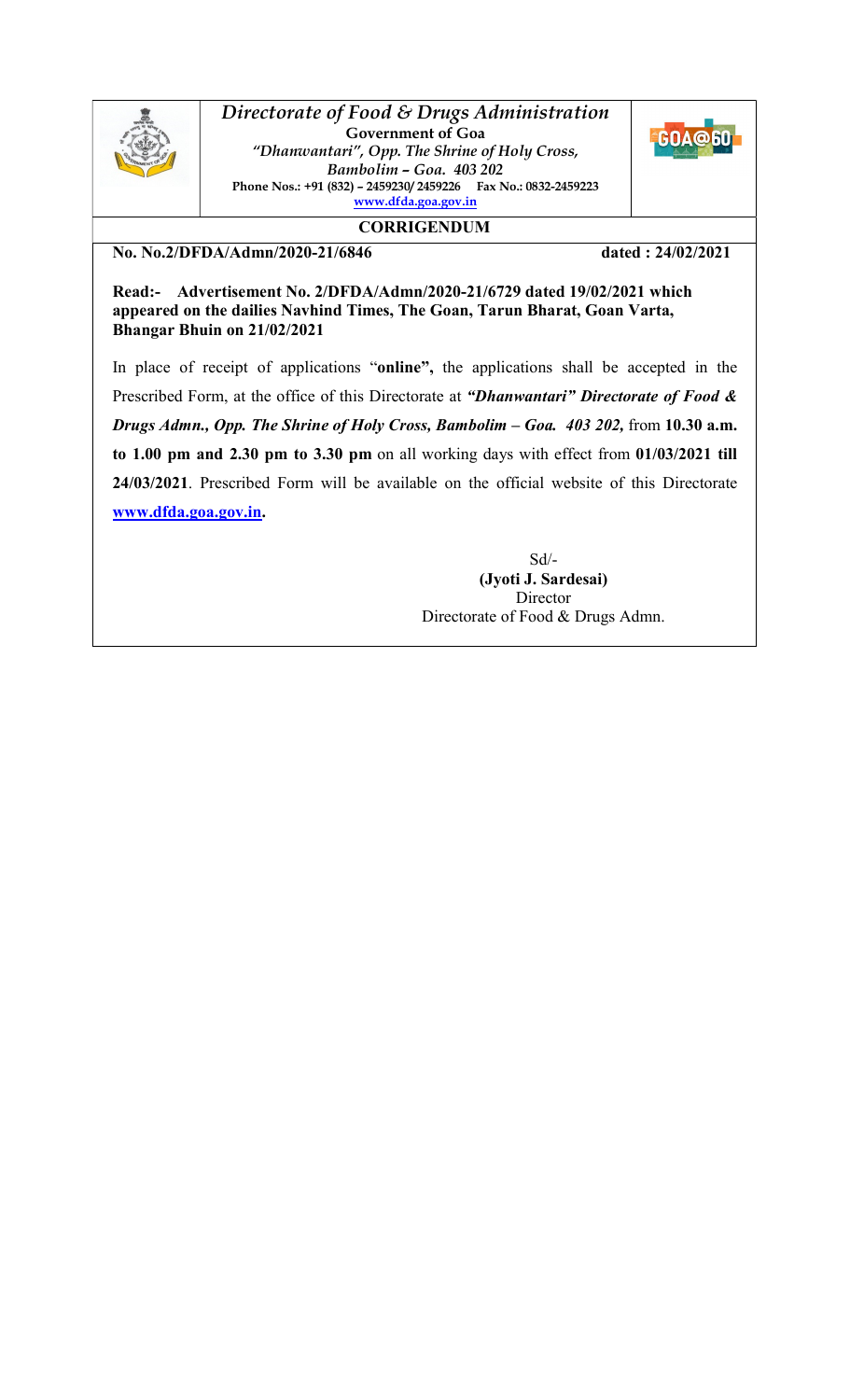## GENERAL GUIDELINES

- 1. Go to Official Website www.dfda.goa.gov.in.
- 2. Find a detailed advertisement of all the posts/vacancies containing the terms and conditions alongwith the Proforma of Application, documents required and the instructions can be downloaded by clicking on the link "VACANCIES IN THE DIRECTORATE OF FOOD AND DRUGS ADMINISTRATION" Read it and check Eligibility and then fill up the form correctly.
- 3. The generated hard copy of Application Form filled in with the necessary details and affixed with his/her recent self attested passport size photograph on the space provided and duly signed at the bottom of the application form shall be submitted by hand delivery/through postal delivery in the Directorate of Food and Drugs Administration from 01/03/2021 to 24/03/2021 between 10.30 a.m. to 1.00 p.m. and 2.30 p.m. to 3.30 p.m. on all working day. The applications in any form received after the due date will be summarily rejected.
- 4. Only the eligible candidates fulfilling the criteria as per recruitment rules/advertisement shall apply and the candidates need not furnish any documents at the time of applying for the post. However, the candidature of shortlisted candidate shall not be considered, if he/she is found ineligible at the time of verification of essential documents, even though he/she has passed the examination.
- 5. Only application will be accepted with declaration from candidates stating that" the contents of the application are true to his/her own knowledge and he/she possess the requisite qualification and other mandatory documents for the post. He/she understands that in the event of particulars or information given herein being found false or incorrect, his/her candidature for the recruitment is liable to be REJECTED OR CANCELLED EVEN AFTER SELECTION.
- 6. The eligible candidates will have to clear written examination; syllabus for the same shall be made available on official website www.dfda.goa.gov.in. Depending upon number of applications received, this Directorate may decide to conduct, screening test and only those who clear screening test shall be called for written examination.
- 7. The total marks of written examination shall be 100 and duration of examination shall be two hours.
- 8. Selection of the candidates shall be determined in accordance with the marks obtained by each candidate in written examination as per merit. The entire result shall be published on the notice board of the Department, as well as on the portal www.goa.gov.in. and www.dfda.goa.gov.in
- 9. If two or more candidates secure equal marks in the written examination then order of merit shall be as per their date of birth and if in case the date of birth is also same, then the candidate possessing higher educational qualifications will be placed higher in the merit list.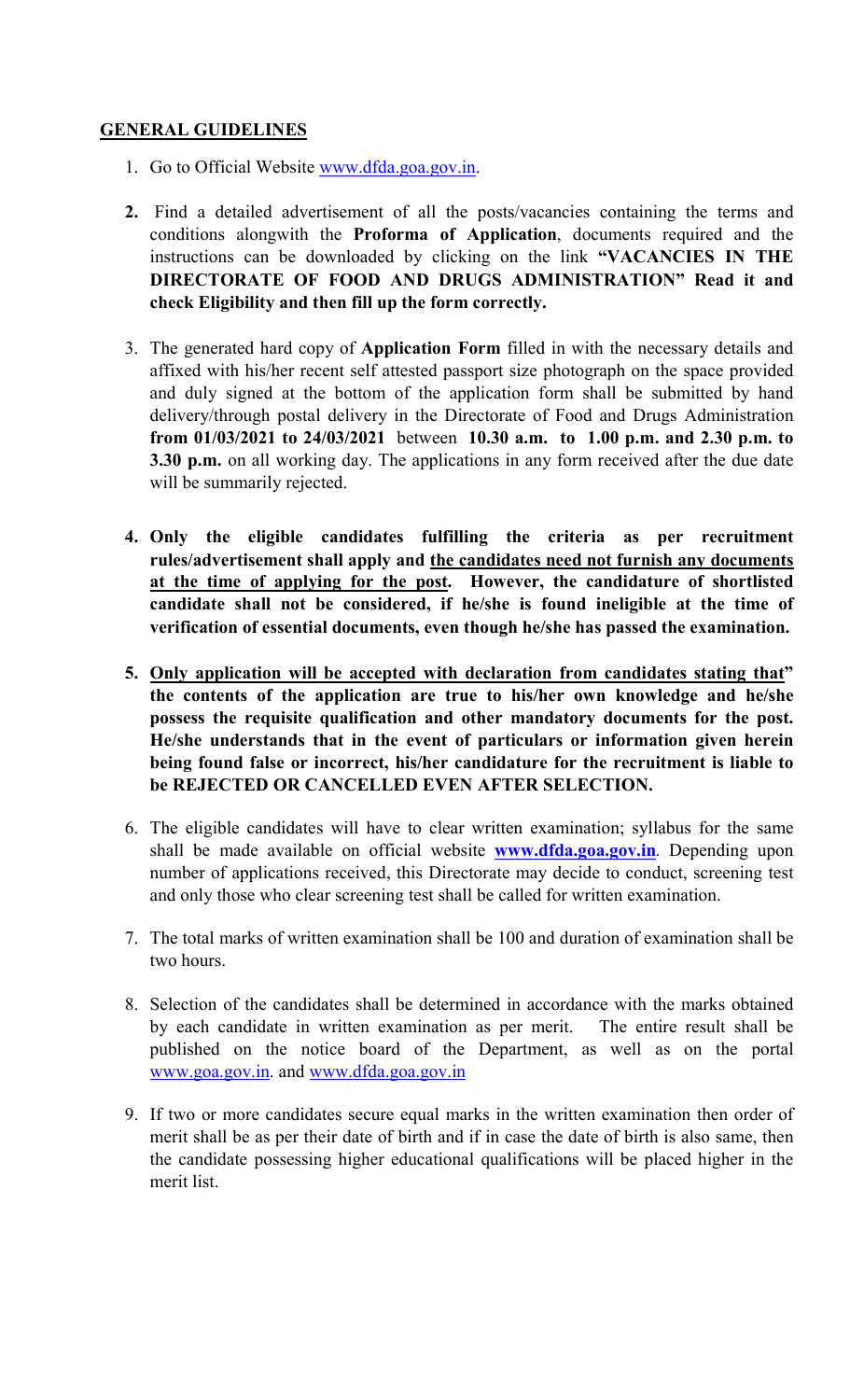- 10.Candidates applying for the post must possess 15 years continuous residence in the State of Goa issued by the Mamlatdar, except for the following categories:-
	- The State Government employees who are working outside the State shall be exempted from producing 15 years residence certificate for their children.
	- A person whose marriage is registered in Goa, with the person having fifteen years residence in Goa, and both are residing in the State of Goa continuously for a period of 5 years.
	- Ex-servicemen/women and their spouse and children, who are residing in Goa for last two years after discharge/release/retirement from the armed forces.
- 11. However, preference in employment shall be given to Ex-servicemen of Goan Origin and those who are having 15 years continuous residence period in the State.
- 12.The candidates already working in the Government, local self Government, Semi-Government, autonomous bodies or establishment or any other department establishment or institution being an instrument of the Government should send their applications through proper channel only on or before the last date of submission of the Application. All such applications received directly without following proper channel shall be rejected.
- 13.The crutial date for determining the eligibility as to the educational qualification, age, valid domicile/residence certificate, valid employment card, caste belongs etc. shall be 24/03/2021 (closing date); for appointment to the above posts.
- 14.Interested candidates shall ensure that they are fulfilling the educational qualifications/criteria prescribed for the above posts with the valid certificates of qualification, computer literacy certificate, as applicable, experience certificate, 15 years Residential certificate, Valid Employment Card, Birth Certificate, Caste/Differentlyabled Certificate issued by Competent Authorities.
- 15.No TA/DA will be paid either for appearing for written test or joining the post.
- 16.Age limit should not exceed 45 years for all the posts as on closing date of advertisement. Age is relaxable for Govt. servants/ST/OBC/Person with Disability/Children of Freedom Fighter as per the instruction or other orders issued by the Government from time to time.
- 17.A separate application should be submitted for each type of post.
- 18.The Government reserves the right to cancel the recruitment process at any time without any further notice and without assigning any reason thereof.
- 19.The applicants will be informed for written examination/skill test through email, whatsapp, sms or by sending call letters and the said message or call letter will be valid for all purpose. The applicants who do not receive any communication with regards to test examination may contact this Directorate.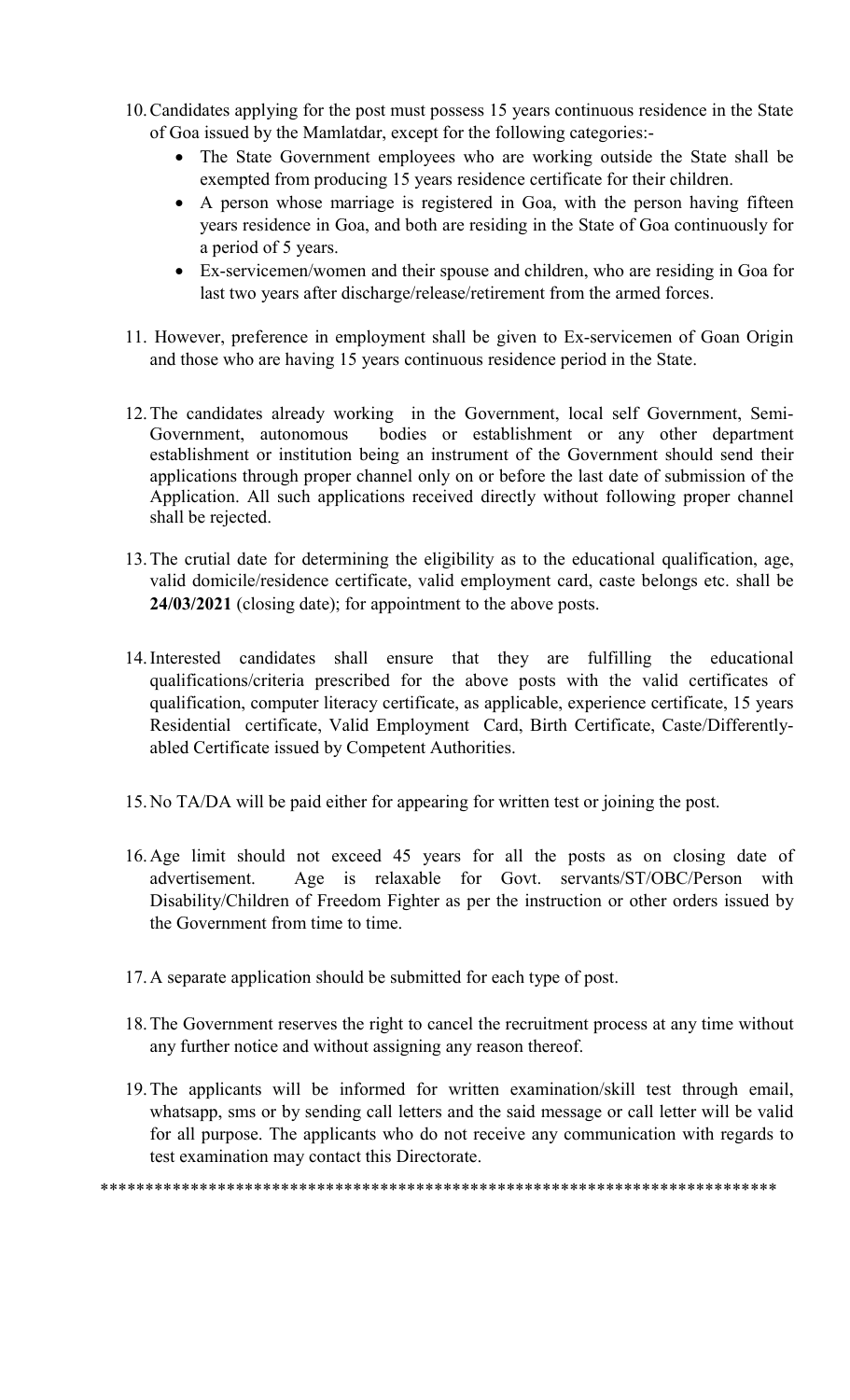|                      |                                                  |                                                                                                                        |                               | <b>APPLICATION FORM</b>                   |                                            |                                   |                           |
|----------------------|--------------------------------------------------|------------------------------------------------------------------------------------------------------------------------|-------------------------------|-------------------------------------------|--------------------------------------------|-----------------------------------|---------------------------|
|                      |                                                  |                                                                                                                        |                               |                                           |                                            | Affix passport<br>size photograph |                           |
|                      |                                                  |                                                                                                                        |                               |                                           |                                            |                                   |                           |
| To,<br>The Director, |                                                  | Directorate of Food & Drugs Administration,<br>Dhanvantari, Opp. The Shrine of Holy Cross,<br>Bambolim - Goa: 403 202. |                               |                                           |                                            |                                   |                           |
|                      |                                                  |                                                                                                                        |                               |                                           |                                            |                                   |                           |
|                      |                                                  | Category of the post applied for (ST/OBC/PwD/UR/CFF/Ex-Servi./EWS)                                                     |                               |                                           |                                            |                                   |                           |
|                      |                                                  | 1. Name in full (in block letters)                                                                                     |                               |                                           | SURNAME NAME MIDDLENAME                    |                                   |                           |
|                      |                                                  | 2. Gender (Male/Female)                                                                                                |                               | :-                                        |                                            |                                   |                           |
|                      |                                                  | 3. Marital Status                                                                                                      |                               | $:-$                                      |                                            |                                   |                           |
| 4.                   |                                                  | Father's/Husband's Name                                                                                                |                               | $\mathbf{I}$                              |                                            |                                   |                           |
| 5.                   | Address for correspondence<br>(in block letters) |                                                                                                                        |                               | $H.No.$ $Waddo:$<br>village/Town , Taluka |                                            |                                   |                           |
| 6.                   |                                                  | Contact No.                                                                                                            |                               |                                           |                                            |                                   |                           |
|                      |                                                  | 7. Date of Birth (dd/mm/yyyy)                                                                                          |                               |                                           |                                            |                                   |                           |
|                      |                                                  | 8. Age as on date of Advertisement (YY/MM) :-                                                                          |                               |                                           |                                            |                                   |                           |
| 9.                   |                                                  | Whether residing in Goa for last 15 years -Yes/No. if Yes, Certificate valid upto.                                     |                               |                                           |                                            |                                   |                           |
|                      |                                                  | 10. Employment Exchange                                                                                                |                               |                                           |                                            | Valid upto:                       |                           |
|                      |                                                  | 11. Nationality                                                                                                        |                               |                                           |                                            |                                   |                           |
|                      |                                                  | 12. Details of Essential Qualifications                                                                                |                               | $\mathbf{I}$                              |                                            |                                   |                           |
|                      | Sr.<br>No.                                       | <b>Examination</b><br><b>Passed</b>                                                                                    | Month &<br>year of<br>passing | Grade/<br>Class/<br><b>Division</b>       | Name of the<br>Board/<br>University        | <b>Marks</b><br>obtained          | $\frac{6}{6}$<br>achieved |
|                      |                                                  |                                                                                                                        |                               |                                           |                                            |                                   |                           |
|                      |                                                  | 13. Additional qualifications (other than essential qualification shown above.)                                        |                               |                                           |                                            |                                   |                           |
|                      | Sr.<br>No.                                       | <b>Examination</b><br><b>Passed</b>                                                                                    | Month &<br>year of<br>passing | Grade/<br>Class/<br><b>Division</b>       | Name of the<br>Board/<br><b>University</b> | <b>Marks</b><br>obtained          | $\frac{6}{6}$<br>achieved |
|                      |                                                  |                                                                                                                        |                               |                                           |                                            |                                   |                           |

Contd…. 2/-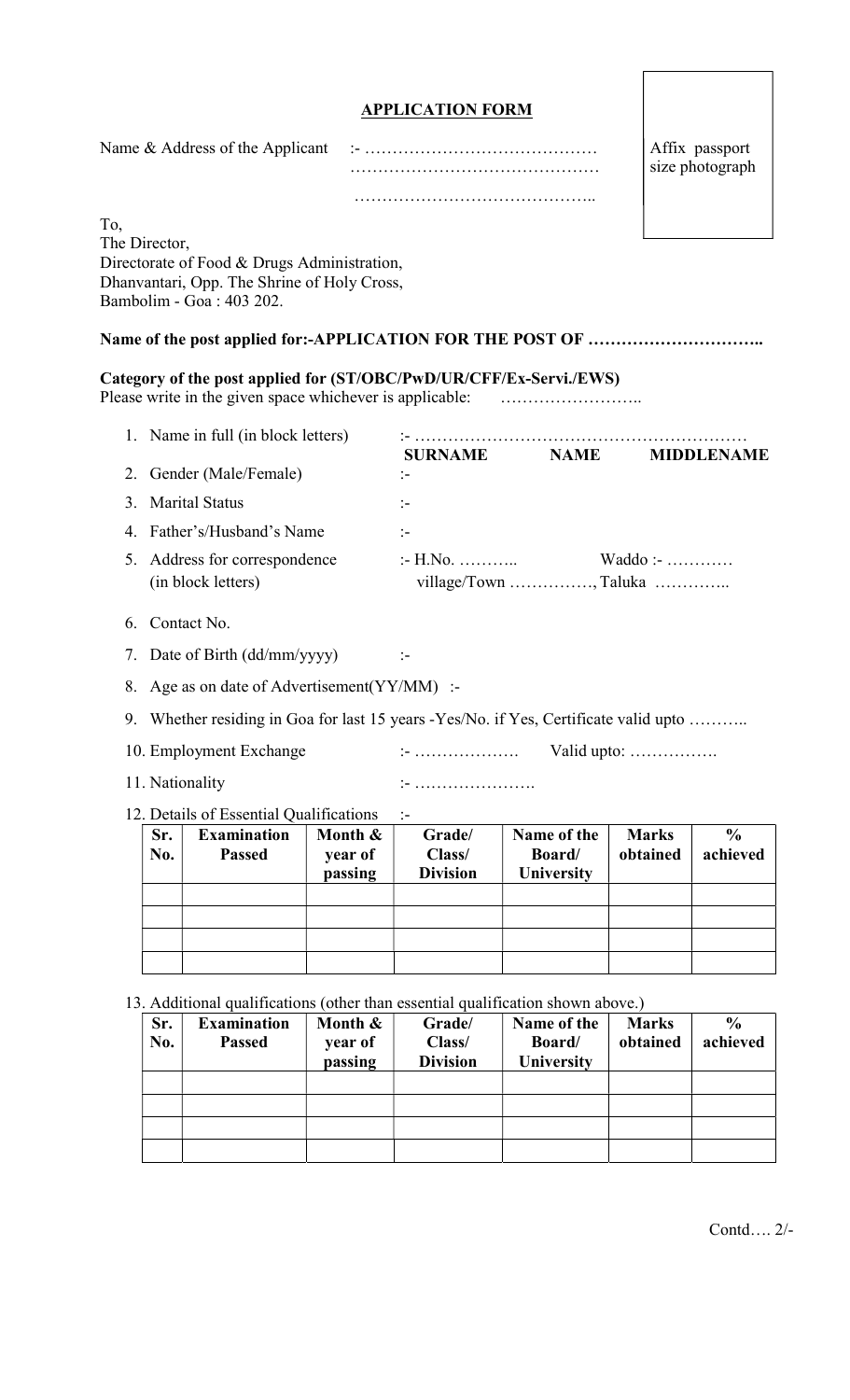| 14. Languages Known (Please tick $(\vee)$ in appropriate column |  |  |
|-----------------------------------------------------------------|--|--|
|-----------------------------------------------------------------|--|--|

| $\circ$ $\circ$<br>Name of the languages | Read | Write | <b>Speak</b> |
|------------------------------------------|------|-------|--------------|
| English                                  |      |       |              |
| Konkani                                  |      |       |              |
| Marathi                                  |      |       |              |
| Hindi                                    |      |       |              |

## 15. Details of Extra Curricular activities:

|     | Deans of Eaua Caffedaia actrice.            |         |         |                                     |                 |
|-----|---------------------------------------------|---------|---------|-------------------------------------|-----------------|
| Sr. | <b>Details of Extra</b>                     | Name of | Date of | Name of the                         | <b>Position</b> |
| No. | Curricular<br>activities/<br>participation. | event   | event   | Organization<br>conducting<br>event | secured         |
|     |                                             |         |         |                                     |                 |
|     |                                             |         |         |                                     |                 |
|     |                                             |         |         |                                     |                 |
|     |                                             |         |         |                                     |                 |

## 16. Details of Work experience in the field:-

| Sr. | Name of                                               | <b>Designation</b>  | <b>Nature of</b> |             | Date | <b>Period</b> |
|-----|-------------------------------------------------------|---------------------|------------------|-------------|------|---------------|
| No. | Organization/<br>Institution/<br><b>Establishment</b> | of the post<br>held | work<br>handled  | <b>From</b> | Upto |               |
|     |                                                       |                     |                  |             |      |               |
|     |                                                       |                     |                  |             |      |               |
|     |                                                       |                     |                  |             |      |               |
|     |                                                       |                     |                  |             |      |               |

(Note:- May attach additional sheets, if required)

## DECLARATION

I, ………………………………………………………………. Son/daughter/wife of ……………………………………. hereby state that the contents of the application are true to my knowledge and I possess the requisite qualifications and other mandatory documents for the post. I understand that in the event of particulars or information given herein being found false or incorrect, my candidature for the recruitment is liable to be REJECTED OR CANCELLED EVEN AFTER SELECTION.

# (Note: Strictly No Certificate to be attached/enclosed)

Place:-……………………. ………………………………..

(Signature of the applicant)

Dated:- / / 2021 Name (in block letters)…………………….……….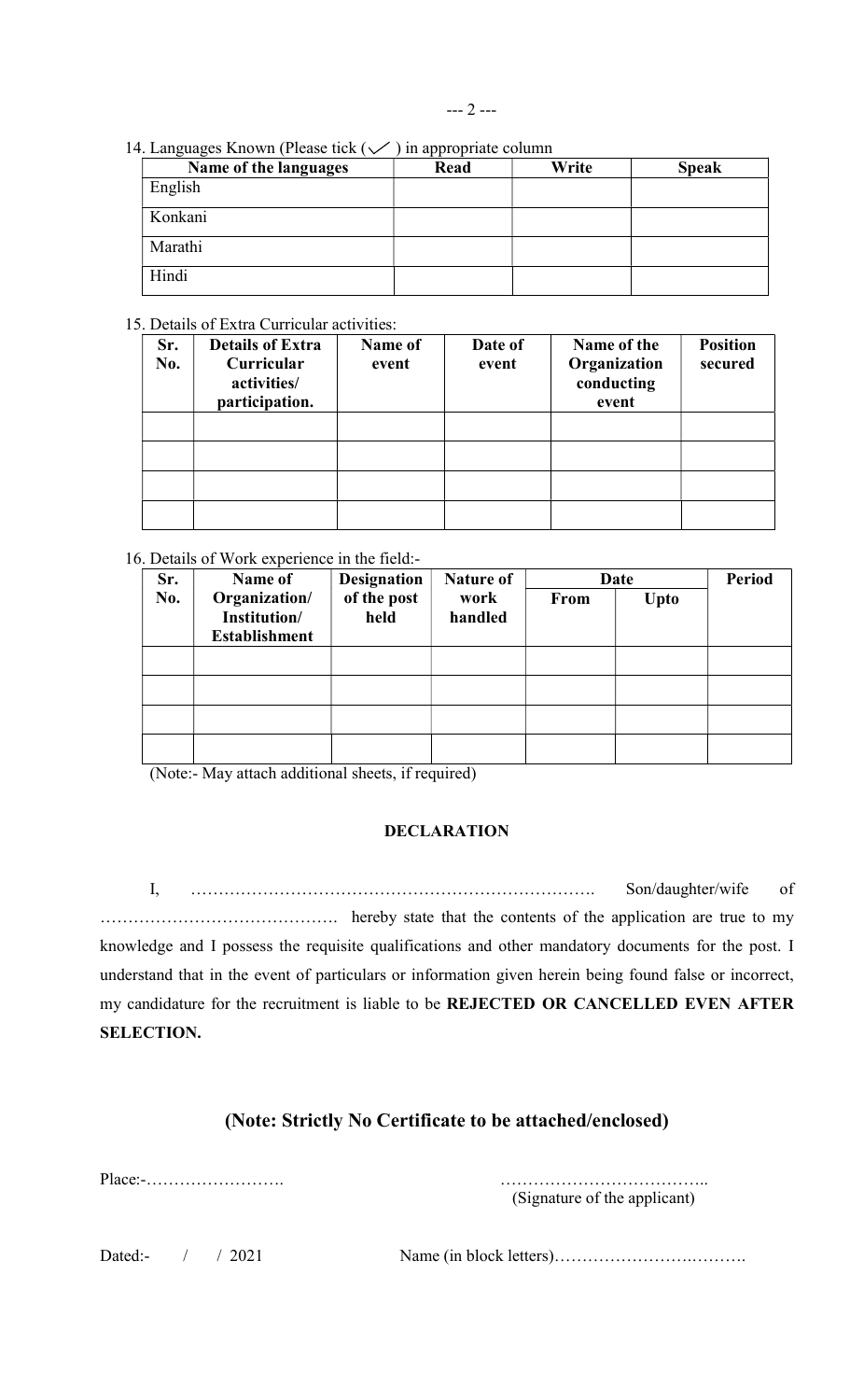## POST-WISE SYLLABUS FOR CANDIDATES FOR OBJECTIVE TYPE, WRITTEN TEST FOR THE VARIOUS POSTS AS UNDER

Syllabus shall encompass questions based on essential qualifications, general knowledge, reasoning ability, quantitative aptitude, etc. commensurate with the degree/level of understanding required for the post.

## A. FOOD SAFETY OFFICER

## SYLLABUS FOR CANDIDATES FOR OBJECTIVE TYPE WRITTEN TEST FOR THE POST "FOOD SAFETY OFFICER" – 100 MARKS

|                | Food Safety and Standards Act 2006 and Rules 2011      | 30 Marks |
|----------------|--------------------------------------------------------|----------|
|                | and Regulations 2011 and all the Regulations till date |          |
| 2              | <b>Infant Milk Substitute Act</b>                      | 10 Marks |
| $\overline{3}$ | Cigarettes and other Tobacco Products Act 2003         | 05 Marks |
| $\overline{4}$ | General Knowledge                                      | 05 Marks |
| $\overline{5}$ | Knowledge of relevant provisions of Code of Criminal   | 10 Marks |
|                | Procedure and Evidence Act                             |          |
| 6              | Goa Public Health (Amendment) Act 2005                 | 10 Marks |
| $\overline{7}$ | Knowledge of Computers                                 | 10 Marks |
| 8              | Principle of Food Preservation and Packaging           | 10 Marks |
| 9              | Food Microbiology and Food Hygiene                     | 10 Marks |

# B. ASSISTANT CHEMIST (FOOD)

## SYLLABUS FOR CANDIDATES FOR OBJECTIVE TYPE WRITTEN TEST FOR THE POST "ASSISTANT CHEMIST (FOOD)" – 100 MARKS

| $\mathbf{1}$   | Food Safety and Standards Act 2006 and Rules 2011      | 15 Marks |
|----------------|--------------------------------------------------------|----------|
|                | and Regulations 2011 and all the Regulations till date |          |
| $\overline{2}$ | Planning Organization and setting up of Food Analysis  | 10 Marks |
|                | Laboratory NABL/ISO/IEC-17025; 2017<br>and             |          |
|                | Laboratory Safety                                      |          |
| 3              | <b>Good Laboratory Practices</b>                       | 05Marks  |
| $\overline{4}$ | Principle of Food Preservation,<br>&<br>Processing     | 05 Marks |
|                | Packaging                                              |          |
| 5              | Principles & Basic of Human Nutrition                  | 05 Marks |
| 6              | Food Chemistry                                         | 10 Marks |
| $\tau$         | Food Microbiology and Food Hygiene                     | 10 Marks |
| 8              | Physical, Chemical and Instrumental analysis of food   | 15 Marks |
| 9              | Knowledge of Analysis of Metal contaminants, Crop      | 05 Marks |
|                | Contaminants and naturally occurring toxic substances, |          |
|                | pesticide residues, Antibiotic and Pharmacologically   |          |
|                | drugs residues.                                        |          |
| 10             | General Knowledge                                      | 10 Marks |
| 11             | Knowledge of Computer                                  | 10 Marks |

## C. ASSISTANT CHEMIST (DRUGS)

## SYLLABUS FOR CANDIDATES FOR OBJECTIVE TYPE WRITTEN TEST FOR THE POST "ASSISTANT CHEMIST (DRUGS)" – 100 MARKS

|                | Drugs & Cosmetics Act and Rules thereunder           | 10 Marks |
|----------------|------------------------------------------------------|----------|
| 2              | <b>Standards for Drugs</b>                           | 15 Marks |
| 3              | <b>Pharmaceutical Chemistry</b>                      | 10 Marks |
| $\overline{4}$ | Chemicaland instrumented analysis of drugs           | 20 Marks |
| 5              | Planning Organization and setting up of Drugs        | 10 Marks |
|                | Analysis Laboratory NABL/ISO/IEC-17025; 2017 and     |          |
|                | Laboratory Safety                                    |          |
| 6              | Concept of Microbiology and Microbiological analysis | 15 Marks |
|                | of drugs                                             |          |
| 7              | General Knowledge                                    | 10 Marks |
| 8              | Knowledge of Computer                                | 10 Marks |